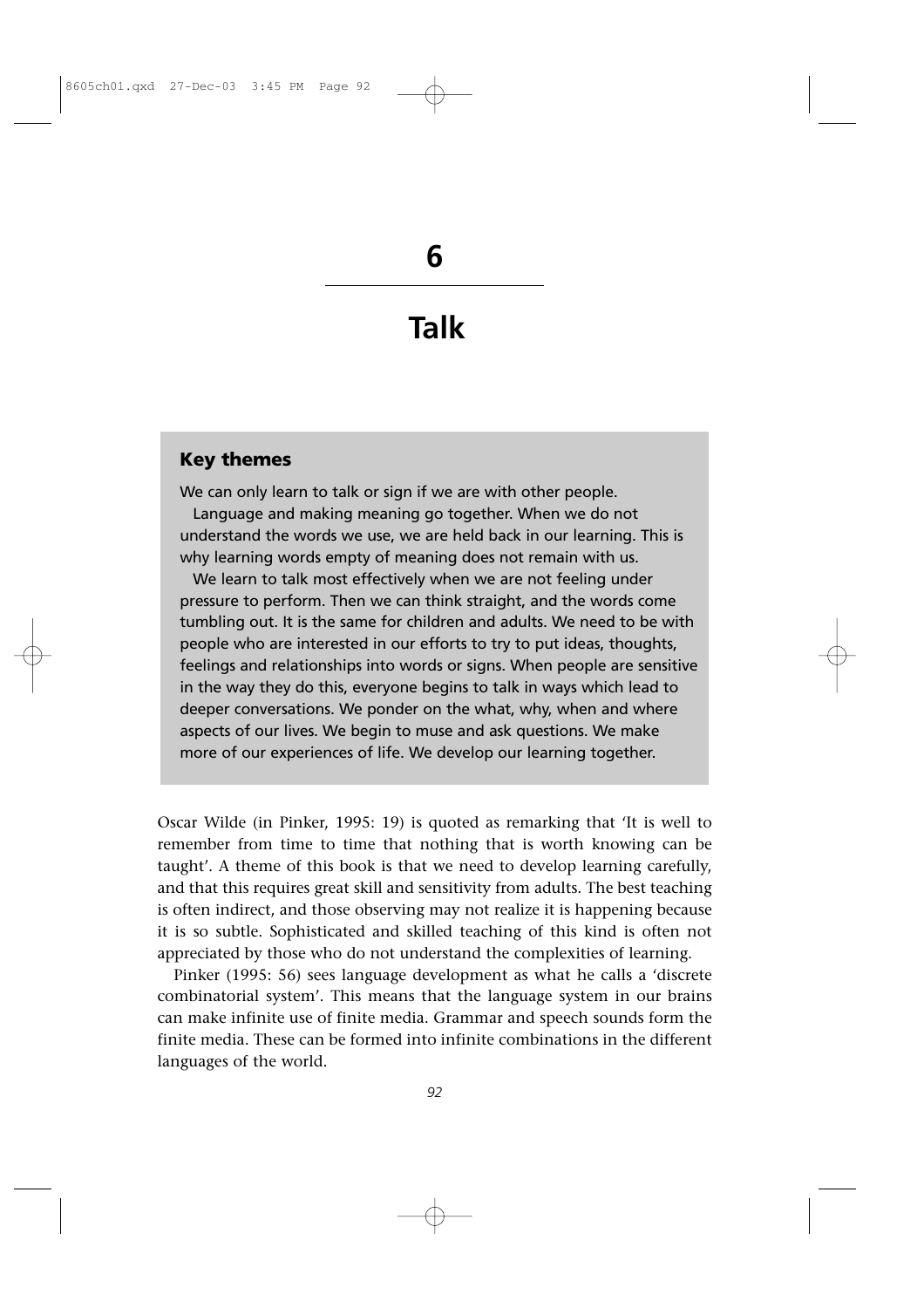Rich language develops out of shared experiences with those who know how to talk fluently. Steels (2002: 2), working with robots at the SONY Computer Science Laboratory in Paris, has come to the view that language: 'particularly in its earliest phases, develops out of shared experiences, and so has to be grounded in the real world. In other words there has to be something to talk about.'

In no way does Steels suggest that the robots are learning language as humans do, but he does believe that language and meaning co-evolve. The two are intimately linked. Karmiloff-Smith (1992: 69) points out that children are both problem-solvers and problem-generators. She, like Steels, argues that children put enormous effort into meaning-making. They invent language as well as take in the language spoken to them.



*'It's roundy, roundy. Look'*

At Greengables, two girls are experimenting with oil and paint in the water tray. They chat to each other about what is happening. 'Mine's going round – and round – and round.' 'So's mine. Look. Look at mine. It's roundy roundy. Look.'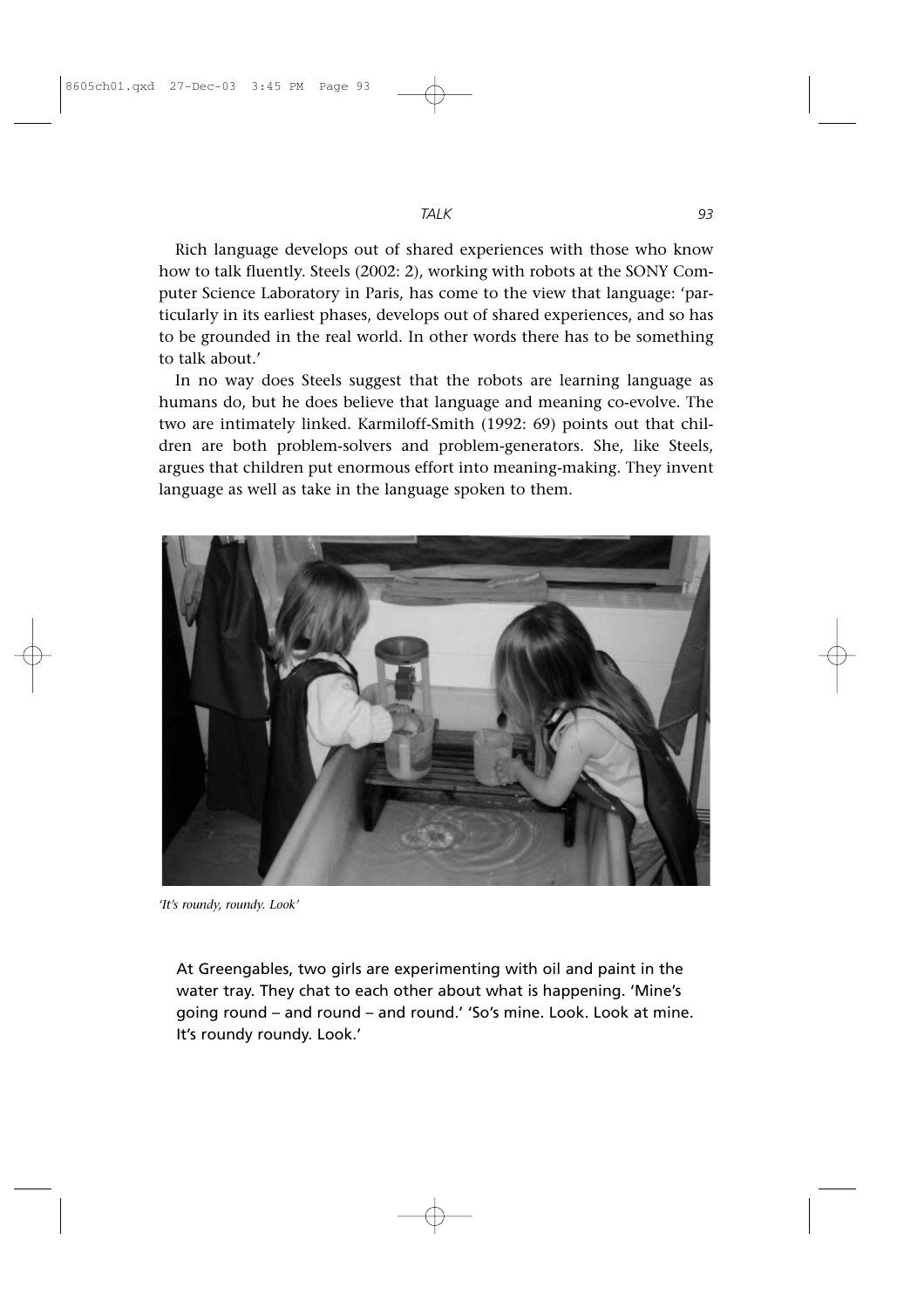## **The rules of grammar**

Steels (2002: 2) looks at the development of spoken grammar in a different way from many linguists. 'It's no frustrating set of rules to be used rigidly and to be grammatically correct. It's purely to help us to understand.' Like Whitehead (2002), he sees language as constantly evolving, with words changing their meaning, new words emerging and others fading, but also with the rules and grammar changing too.

He believes that Chomsky has a static view of language, with fundamental rules of grammar common to all languages and hardwired into the brain. Steels's work with computers which talk to each other and make meaning together raises some of the age-old arguments about how human language develops. Are linguistic rules and sounds encoded in the brain and genes, as Chomsky suggested? Or is it simply a matter of learning the rules, as the behavioural psychologists, such as Barrhus Frederic Skinner, thought? He did not think it was useful to theorize about mental states that could not be observed. It looks as if the answer is neither.

Instead, language is a complex interaction, through which babies from birth begin a lifelong process of what Calvin (1996: 88) calls 'intelligent guessing', as we communicate with ourselves and others and generate ideas. Intelligent guessing helps young children to listen to words and grammar and make sense that way. Intelligent inventing of language, using what they hear as best they can, helps them to speak. Speaking and listening go along together and help each other.

# **Developing language by talking and listening**

#### *Developing as monolinguals, bilinguals or multilinguals*

Babies meet the huge challenge of having to find out what language is about. Children who are born with profound hearing loss or with complex needs have an even greater challenge in front of them. However, once babies and children have worked out how to invent language and crack the codes of different languages, a whole new world of opportunity opens up.

Whitehead, some of whose grandchildren are bilingual, explains the pleasure of seeing how children reveal what they understand about language as they become emergent speakers. Bilingual children regularly switch from one language to another, and they mix the two languages. They are certainly not demonstrating muddled thinking when they do this. Instead they are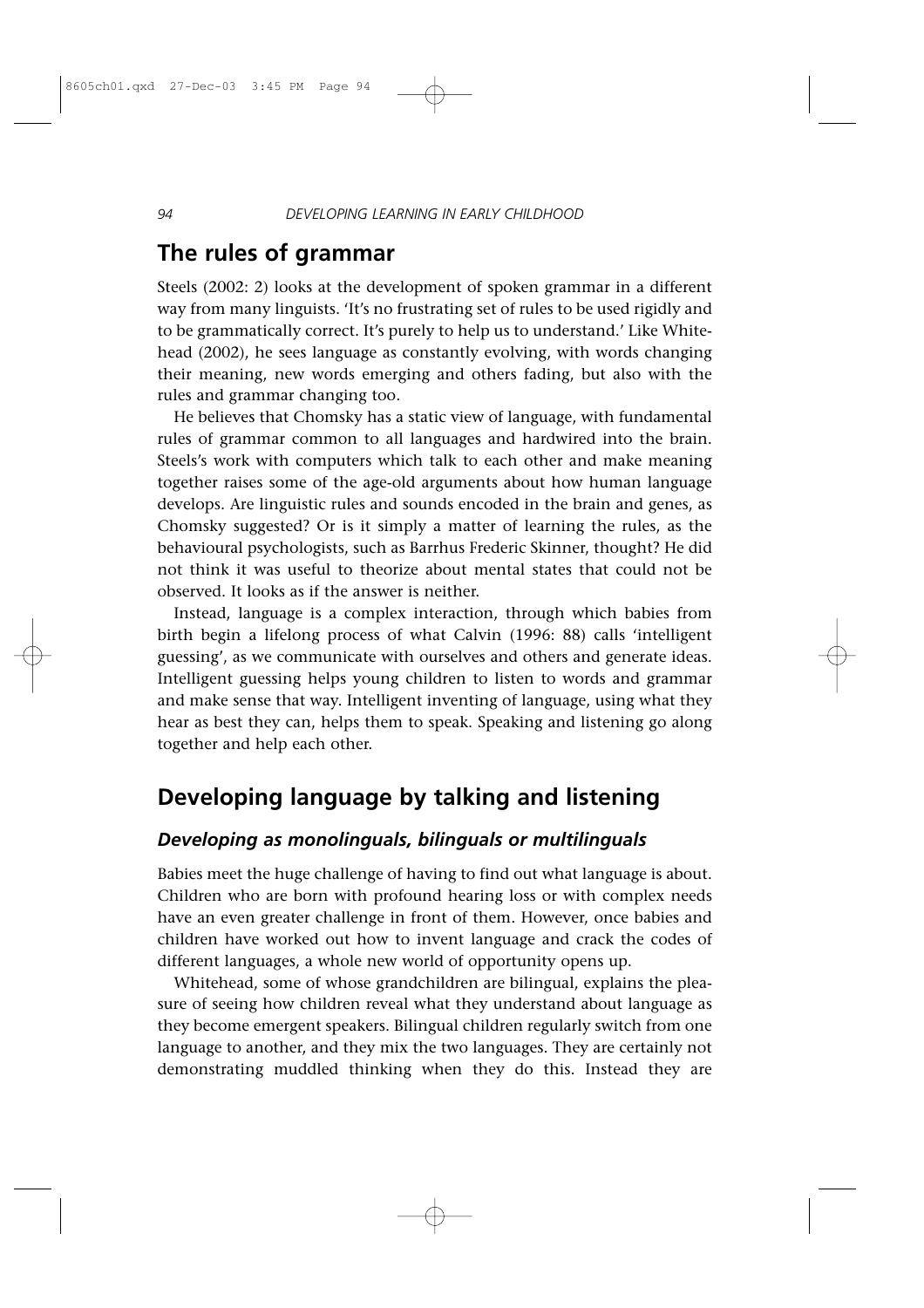*TALK 95*

showing us some very effective strategies they are using to build bridges from one language to another.

### *Trying out language*

It is important that children are encouraged to try out a new language, or indeed their developing first language, free from pressure, without too much public attention. We have seen that as adults we have an important role to play in the way we have conversations with children singly or in small groups. Huge groups, when children are herded together, are not relaxed places for language or any other kind of learning. Indeed, language is inhibited and discouraged in such settings.

Children will talk more readily with one other interested, sensitive person, or sometimes, when appropriate, in small groups, where they feel safe to contribute, and where they do not have to constantly wait for the chance to speak. They can watch others speak, listen more easily and join in when they feel safe to do so, knowing their attempts to speak will be encouraged, and that no one will rush them, speak for them, criticize any errors or mock them.

'Sevcan (4 years old) is a relatively new pupil from Turkey, who spoke no English when she came to St. Francis School. She takes the mop to the hall area to "clean" it. The pail is by her foot, having no water in it. She uses her imagination. Sadman has lifted the brush and pan to help her. He is also learning to speak English.' (Lamb, 2001, narrative observation)

The children are communicating through play, non-verbally. They are free from pressure in making a story together, which will encourage them to try out words and phrases in English.

### *First words and phrases*

Children do not talk in a vacuum. They need people to talk with, and interesting things to talk about. Their first words are about the people they love and important objects, such as drinking cups, spoons, pets, push-chairs or favourite toys. Both the people they talk with and the objects of their world reflect the cultural context in which they are growing up or visiting.

According to Mandler (1999), one of the first words children speak in the US is 'gone', but adults tend to miss what the child is trying to say. Instead they celebrate when children say 'Mama' or 'Dada'. She suggests that understanding of language and space develop together. The word 'gone' is the child's attempt to describe what is happening to the biscuit that falls off the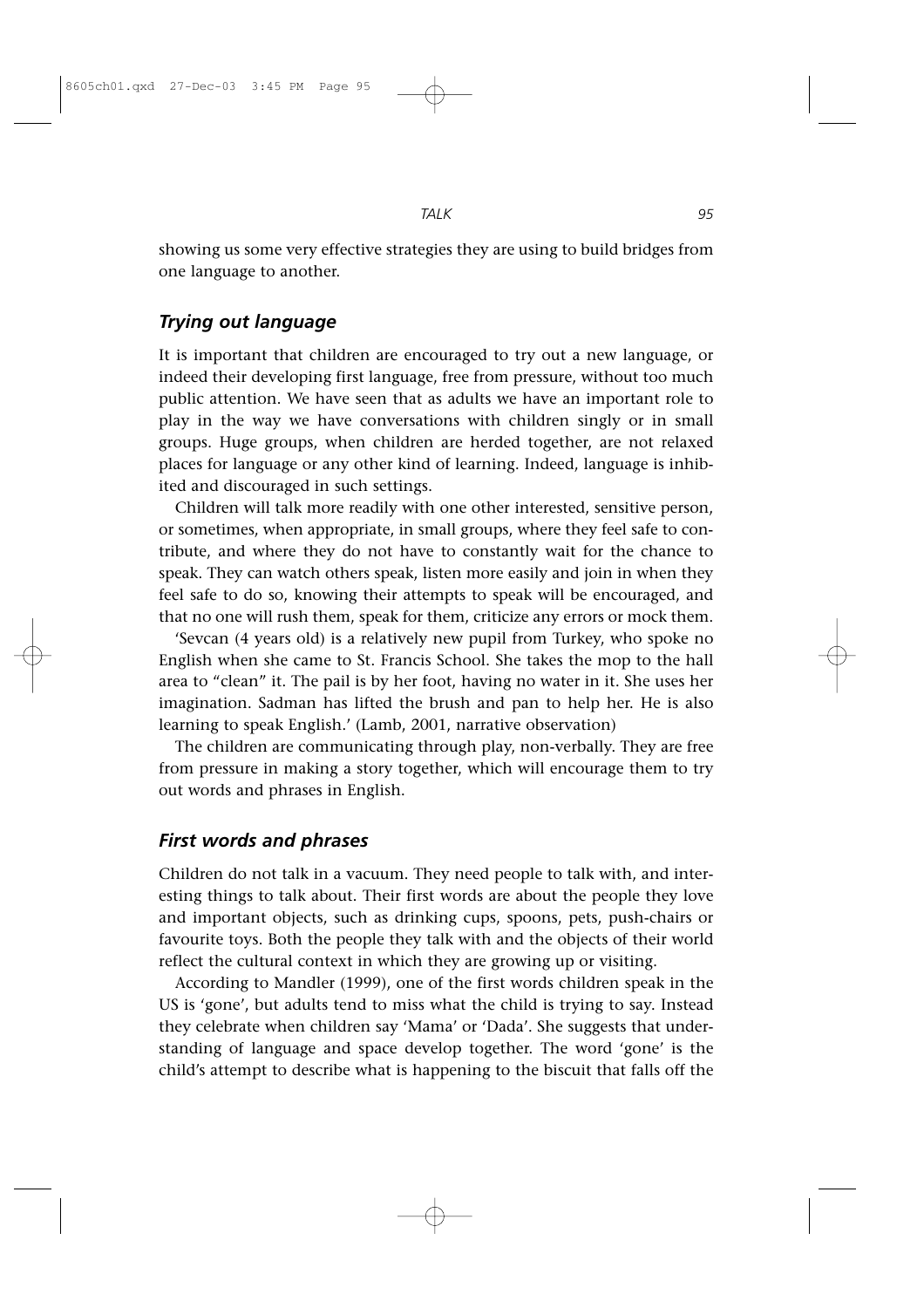high-chair, as it moves from one part of space to another.

We can see that children are learning through the senses and movement, alongside developing language and the episodic memory system, and they begin to remember the words long-term. Of course, children remember and invent words which make meaning about their feelings, relationships and ideas.

# **Cultivating talk**

Vygotsky (1978: 118) makes the distinction between 'cultivating' and 'imposing' learning. Adults tend to talk at children. What they need to do is to talk with them, if they are going to cultivate language so that it develops richly.

*Talking with young children is thus very much like playing ball with them. What the adult has to do for this game to be successful, is first to ensure the child is ready with arms cupped, to catch the ball. The ball must be thrown gently and accurately so that it lands in the child's arms. When it is the child's turn to throw, the adult must be prepared to run wherever it goes and bring it back to where the child really intended it to go.* (Gordan Wells, 1987: 50)

### *Sensitivity to what the child says*

Anna Freud always believed that the best educators of young children do not require the children to follow them. They follow the children, and see each as an individual within a group.

Modern speech therapists like Manolson (1992) agree. She stresses the importance of allowing children to lead conversations. She thinks it is important for adults to share the moment with a child, and in doing so, to add language and experience. This means we need to avoid talking 'for' children because we are in a hurry. We need to tune into what the child is trying to say, or is saying without words. Then we find out how children feel and what they are thinking.

Manolson (1992) encourages adults to work in the following ways.

- Be face to face, and not to loom over children. (Bend the knees, get down on the floor, lie on your tummy, sit on the floor and give the child a chair.)
- Show that you are listening by echoing the baby's sounds, or by repeating what they have said. It's a flower, yes, a beautiful yellow flower.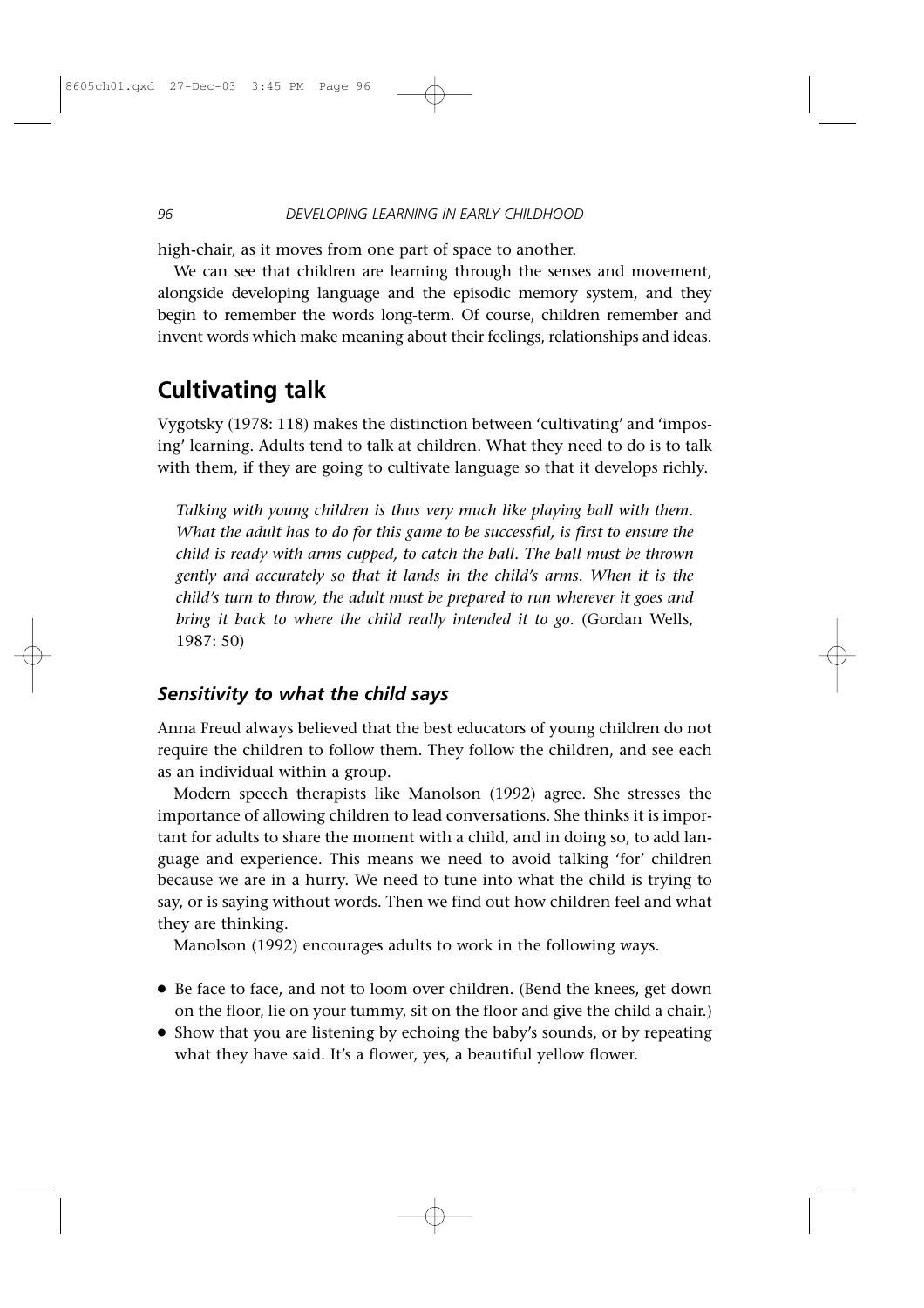- Interpret by guessing what the child has said if it is unclear, and use a questioning tone, or explain that you don't understand gently and encourage the child to keep trying different ways to communicate until you understand. Oh. You bumped your head. It hurts, does it? Rub it to help it stop hurting.
- Be a good turn taker. You cannot have a conversation unless you take turns with the child.
- Keep the conversation going. Tune into the child's non-verbal communication with you. Expand what you talk about.



*When adults are sensitive to children's interests, children want to be with them*

The last item, keeping the conversation going, is a real challenge to adults working with children to support their language development in ways which are right for each child. Some children have their own ideas, and are not eager to share them. Some love to talk to you. Some children are shy, while others, for one reason or another, have become withdrawn. Some chat away as they go, but do not pause to really engage in a good chat about something they will focus on.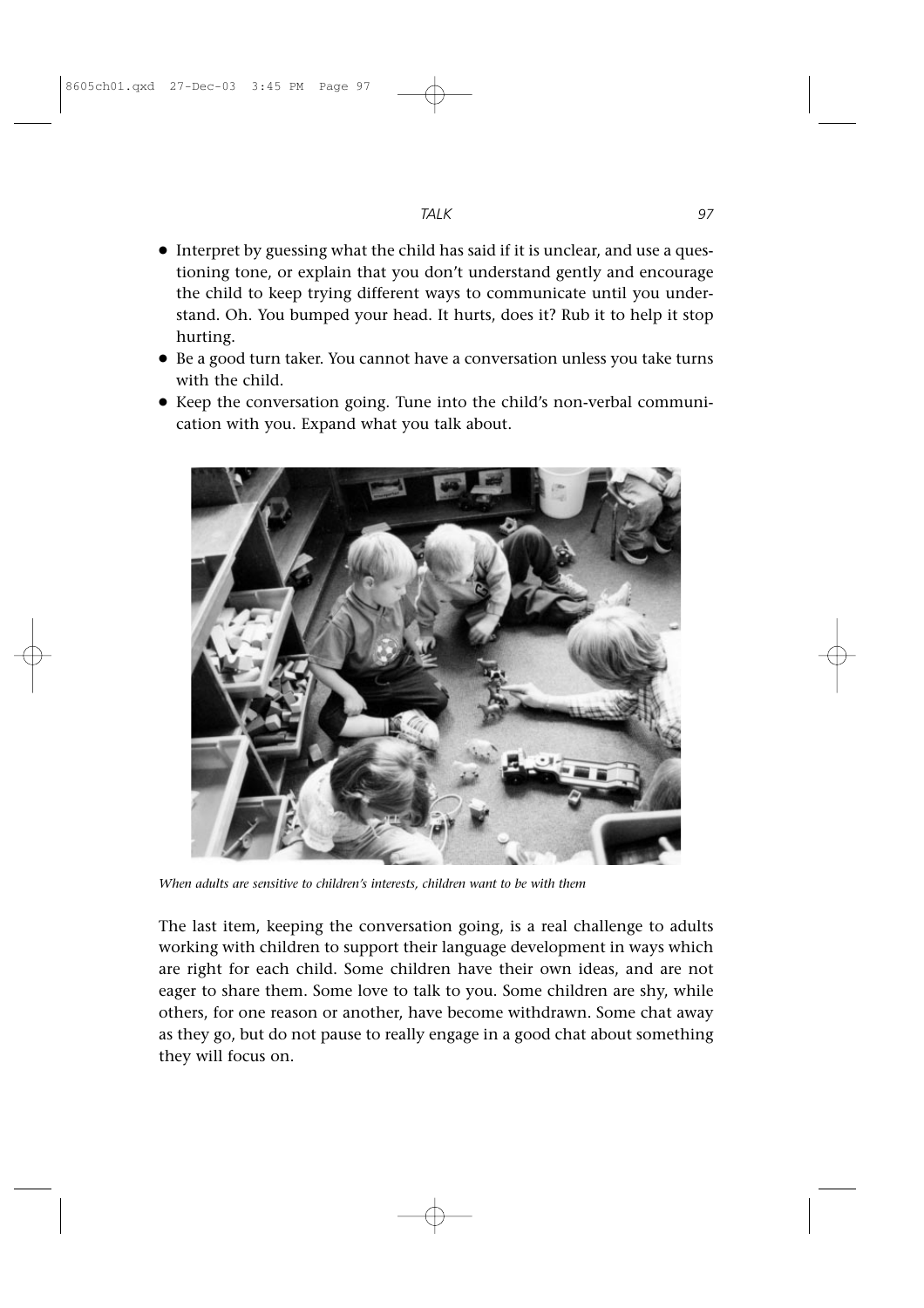#### *Having interesting experiences to talk about*

At Children's House, Nickie is sewing. He is supported in this by the staff member. She gets down to his level, and really listens to him as he tries to explain that the thread is tangling. She shows him that he needs to go in one side of the material and come out the other side. He needs her to keep reminding him of this.

She does not overwhelm him with two many teaching points. She focuses on one. She has chosen to talk about this with him because he has shown her and tried to tell her that this is his frustration. In this way, she helps him to succeed. He keeps going, with her support, and is free to choose his design. They discuss the choices he (not she) makes, as they go chatting along together.

## **Asking children questions**

Asking children questions is a hazardous business. Questions only help language development and the development of shared sustained thinking and conversations if the adult genuinely wants to know the answer, and is sincere. Most questions we ask children are not of that sort.

Manolson (1992: 21) suggests that appropriate, sincere questions might:

- help children to anticipate. What next? What if? What now?
- allow children to choose and decide. Do you want to paint or to use the clay?
- extend a child's thinking. What's happening? How does it work?

One of the first people to take a long deep look at children's questions was Nathan Isaacs (in Isaacs, 1930: 291) the scientist husband of Susan Isaacs. He looked at the 'why' questions of four-year-olds. He had the emphasis right. Questions are only useful to children in developing their learning if they act as a starting-point for further investigation. They are a hopeless waste of time and energy when they become a way for adults to indulge in question-and-answer sessions. When questions are authentic, and act as a beginning of some kind of investigation, they are a valuable way of making conversations rich.

Questions from adults often become part of a power relationship (sometimes called hegemony) in which the adult holds all the power. When this happens, the adults ask questions to which they know the answers, and dismiss the children's questions, musings and queries as off-task.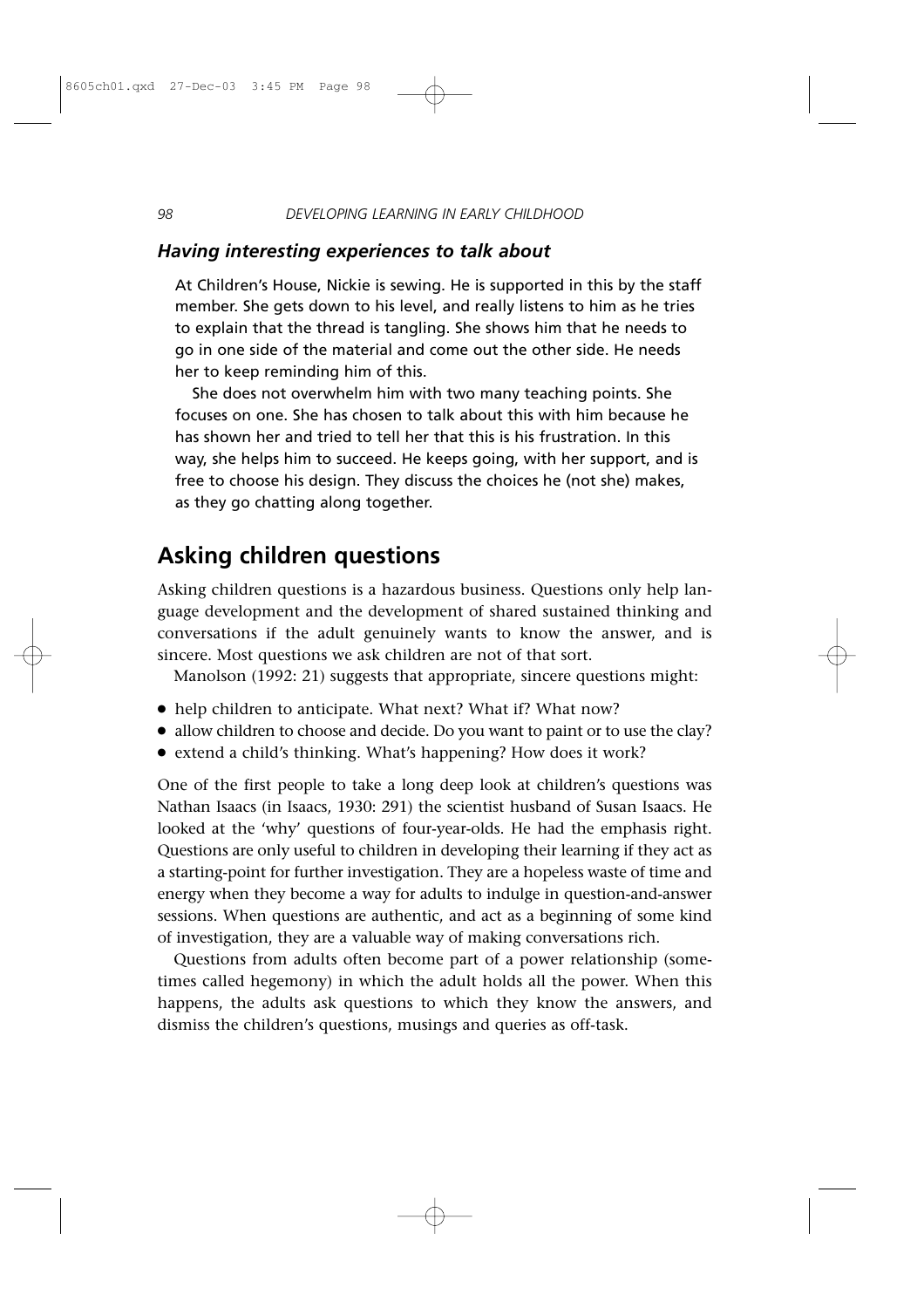### *Questions helping us to get in touch with other people's minds*

The first year or so of life is typically spent developing some key words and phrases which help children to 'exchange meaning' and begin the 'complex business of getting two minds in contact', according to Whitehead (2002: 4). Once these are used spontaneously by the child, and recognized by family or carers and used with consistency, an explosion of language usually follows. 'What?' is followed by questions about when, where, how and why.

#### *Questions helping children to see reason*

We have seen that children are concerned from the start with words and talk about events in space, but the questions which develop from about two years of age show us that they are also fascinated by time, the reasons for things and what causes what to happen, because time as well as objects, space and reasons affect the way people act.

Learning to talk is as emotional as it is intellectual. Where Mummy has gone, when she will return, and why she went are events full of feeling. The investigations around answering these questions show how we can help children to face, deal with and manage their feelings if we support their thinking and help them to understand and talk about things in an intellectual way. 'Knowledge is continually restructured and revised in the light of experience.' (Goswami, 1998: 281)

Questions do not have to be attached to question marks. Saying 'I wonder', 'What if', 'Supposing' are other forms of question which also open up investigation and reflection for children.

### *Encouraging children to question*

The best help adults can give to children is to help them to begin to ask their own questions, and to share their investigations and thinking through the 'shared sustained conversations' identified by Siraj-Blatchford (2002) as so important in developing learning.

At the Castlebrae family centre Christopher observed June, the nursery nurse, making the bread. 'What you do, June?' On being told that she was making bread for snack, he said, 'Me help you'. He followed instructions and kept a small piece of dough to make a roll for himself. (observation by Lyn Tarlton)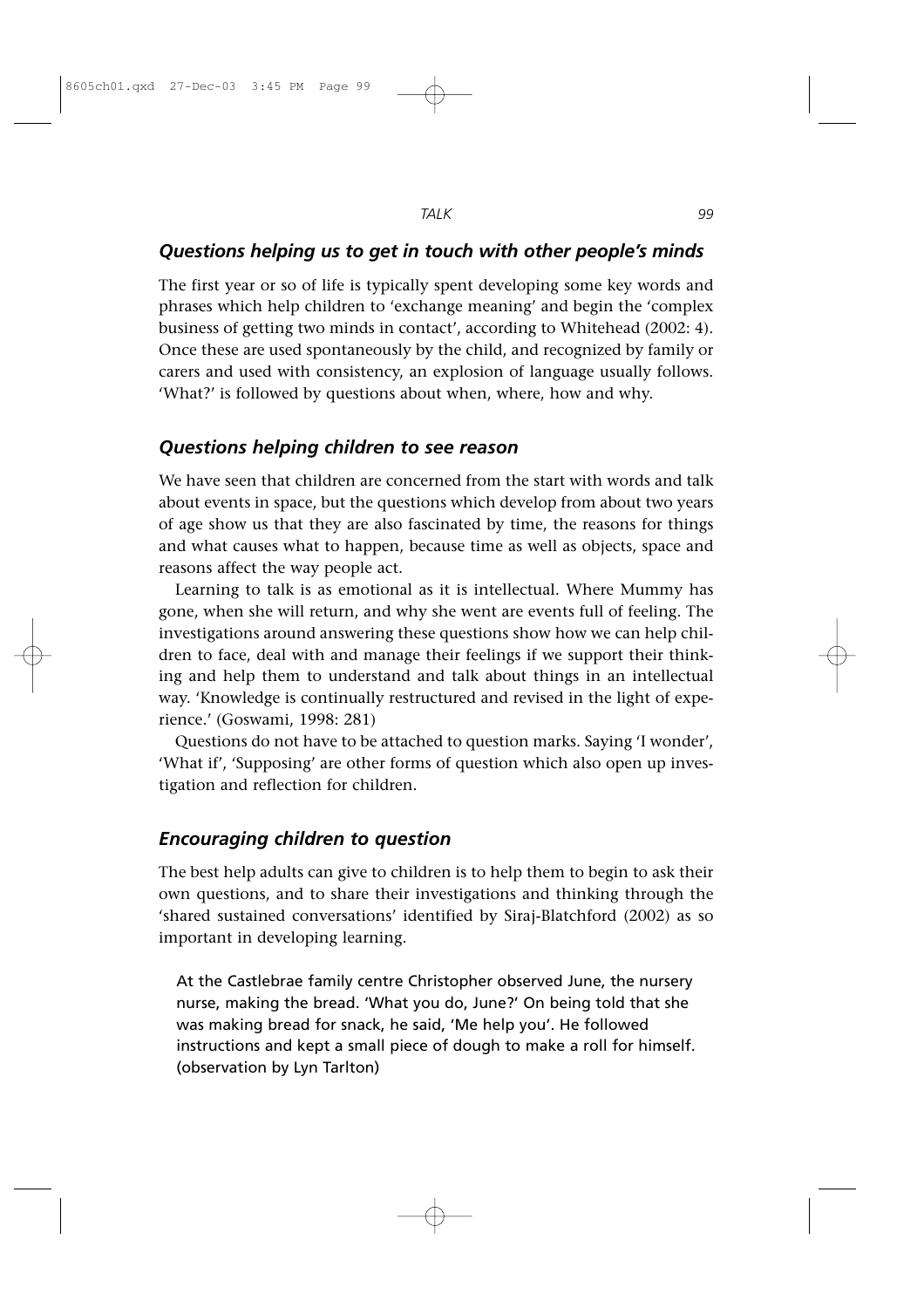Through the question he asks June, Christopher knows about what will happen to the dough. He can move away from the present and into the future: bread. This knowledge helps him to bring more understanding to what needs to be done with the dough, now, in the present.

First-hand, real experience is vital for the development of language. Sharing experiences together cultivates language, because it is through real experience that children begin to make sense of their learning and to understand what people are saying to them. In Chapter 7, we shall look in detail at the way that children learn through their senses and through movement.

# **How adults are crucial**

Unless children have real experiences which help them to understand the meaning of what people say to them, they do not speak and develop their talk. They depend on adults and other children in this. Adults are crucial in giving them added information.

When a child finds a bead that shines and shows it to us, we can share the moment by talking about it with him or her. A child will be eager to listen and take part because we are adding information about the bead. If the child drops the bead, we can say, 'Oops, did you see it bounce?' This adds vocabulary in a real situation. He or she will probably want to make it bounce again, and you can talk about it together. If the child then begins to throw the bead, you can say, 'It's fine to bounce the bead on the floor, but if you throw it, it might go in someone's eye, so I can't let you do that.'

## *Extending the conversation – increasing the vocabulary*

Children can only increase their vocabulary if they are with people who offer them new words during the conversation.

- Naming. That's a car.
- Emphasizing the key word. That's a *car*.
- Explaining. Daddy goes to work in the car.
- Talking about feelings. You like going in the car, don't you?
- Describing. That car is very dirty.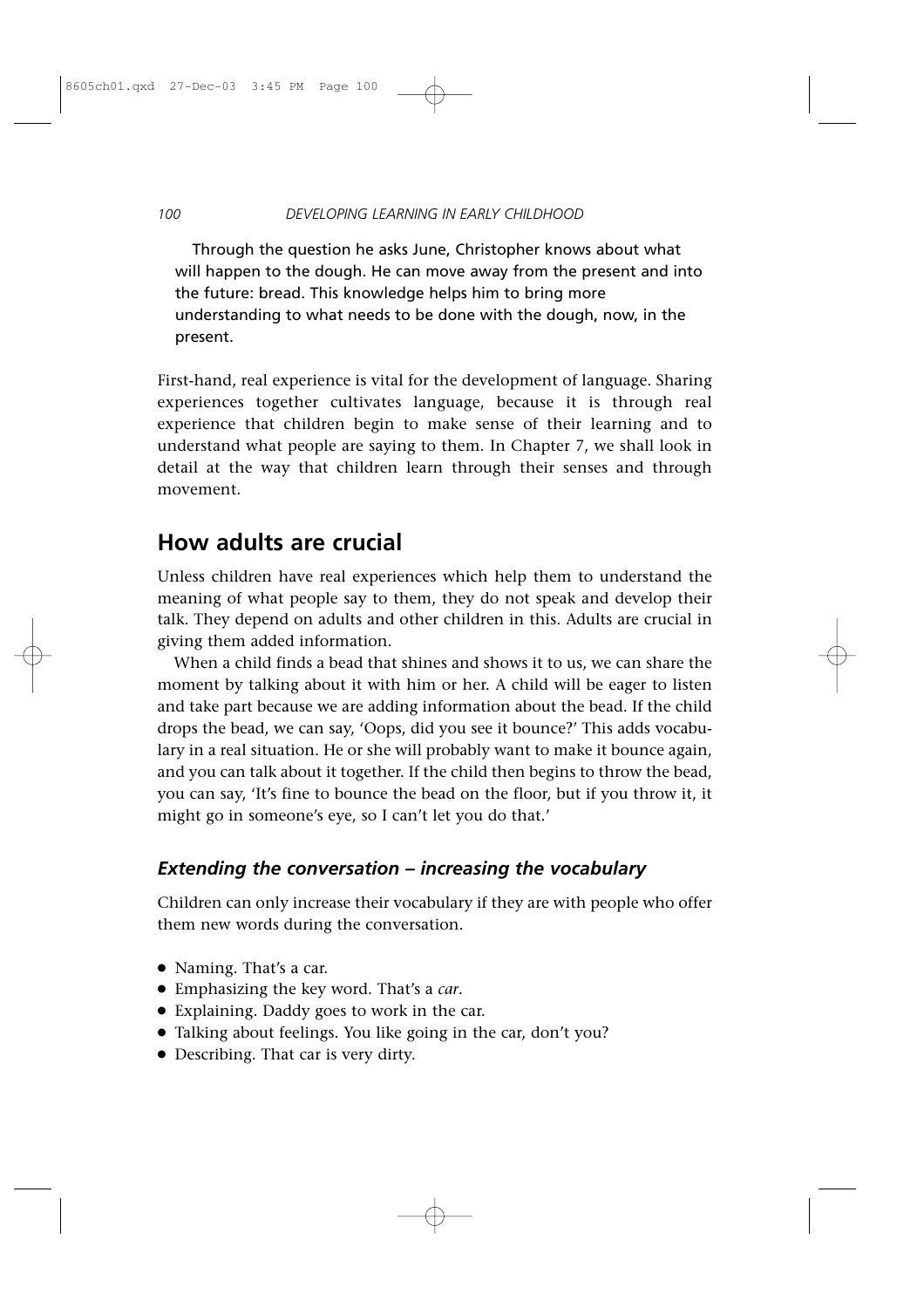- Pretending. Let's push the chair and pretend it's a car.
- Talking about what you did yesterday, or in the recent past.
- Talking about the future. Tomorrow we are going to Grandma's house in the car.

All the time that we are talking with children, we are using gesture, body language, facial expressions and other kinds of non-verbal communication. In this way we show children how we feel as we shake our head to say 'No'.

Some thoughts for an adult who wishes to support children's language development would be:

- If I say something, will you notice?
- If I say something, will you reply?
- Will we want to say more to each other?
- What will we talk about?

As we saw above, what we talk about with children is of deep importance. There is nothing like a really fascinating conversation between people, when each can contribute and develop their thoughts and feelings about something which interests everyone. Siraj-Blatchford et al. (DFES, 2002) shows that 'shared sustained thinking' and conversations make a huge contribution to the learning of young children (and probably throughout our lives). Children with a narrow vocabulary at three or four years of age are at a disadvantage as readers and writers, or in managing their own behaviour at the end of primary school.

Being cut off from talking with others is a major setback. It occurs, for instance, when people have strokes and lose speech; are unable to speak the language of others; and are isolated from others.

Rich language gives richness of quality in thinking, understanding, managing feelings, socializing and relating to others, and in the sense of embodiment.